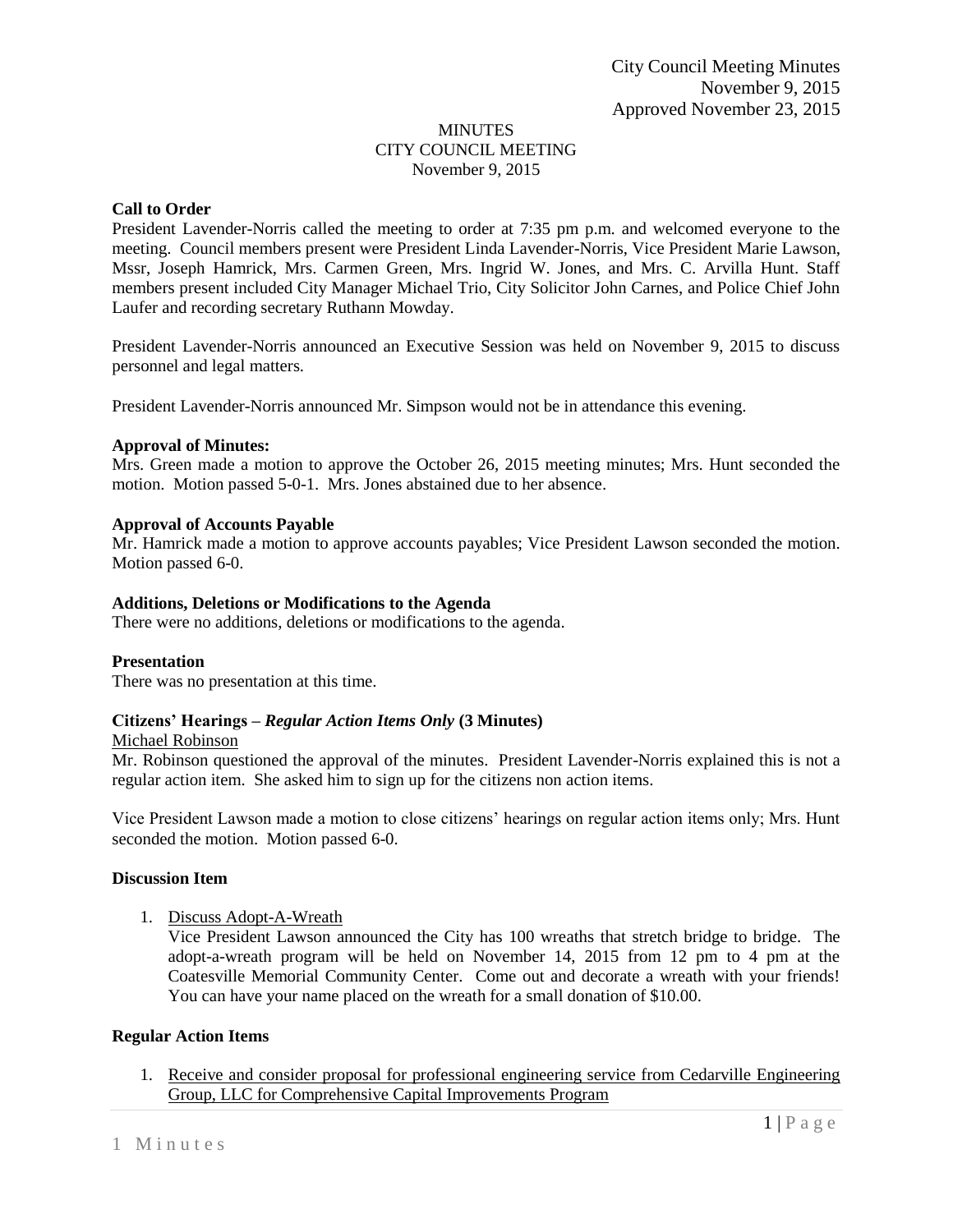Vice President Lawson made a motion to approve a proposal for professional engineering service from Cedarville Engineering Group, LLC for Comprehensive Capital Improvements Program; Mrs. Hunt seconded the motion. Motion passed 6-0.

2. Receive and consider USEPA Urban Waters Small Grants Program proposed by Cedarville Engineering.

Mr. Hamrick made a motion to approve the USEPA Urban Waters Small Grants Program proposed by Cedarville Engineering; Mrs. Green seconded the motion. Motion passed 6-0.

- 3. Receive and consider Central Chester County Recycling Authority request for 2016 share of \$2,000 to help maintain equipment at the composting facility and recycling center. Vice President Lawson made a motion to approve the Central Chester County Recycling Authority request for 2016 share of \$2,000 to help maintain equipment at the composting facility and recycling center; Mrs. Hunt seconded the motion. Motion passed 6-0.
- 4. Receive and consider a Multimodal Transportation Fund grant of up to \$3.0 million from the Pennsylvania Department of Transportation to be used for improvements to Route 82, and related infrastructure and streetscape improvements

Mr. Hamrick made a motion to approve a Multimodal Transportation Fund grant of up to \$3.0 million from the Pennsylvania Department of Transportation to be used for improvements to Route 82, and related infrastructure and streetscape improvements; Vice President Lawson seconded the motion. Motion passed 6-0.

# **Solicitors Report**

Mr. Carnes announced a Resolution was passed authorizing signature of plans and development agreements upon finalization for the Family Dollar Store. The developer's attorneys have stated that they will be supplying the requested documents on Friday, November 6, 2015.

The City Solicitor has advertised the Emergency Ordinance to withdraw \$140,000.00 from the Reserve Trust Fund to pay for the emergency repair to the City Hall Roof - with funds to be repaid to the Trust. As an emergency Ordinance this does not require a second reading as it is lapses after 31 dayswithout further action being taken.

Trash Ordinance - The City Solicitor is moving forward with the preparation of a draft Ordinance to address commercial trash fees per parcel. This will connect the trash fee to the benefited prope1iy and provide enforceability and responsibility for the property owner. Additionally, revisions are being drafted to address a \$5.00 pre-payment discount for trash fees.

Assisted Linda Grant, Human Resources Manager in obtaining Insurance Certificates for use of parking lots on Heritage Day.

The City Solicitor has worked on various matters involving litigation and assisted the City in its interpretation of codes, rules and regulations.

# **City Manager's Report**

Mr. Trio announced he attended the PELRAS Association of Professional Municipal Managers (APMM). The meeting was helpful to get up to date on various managerial rules and regulations.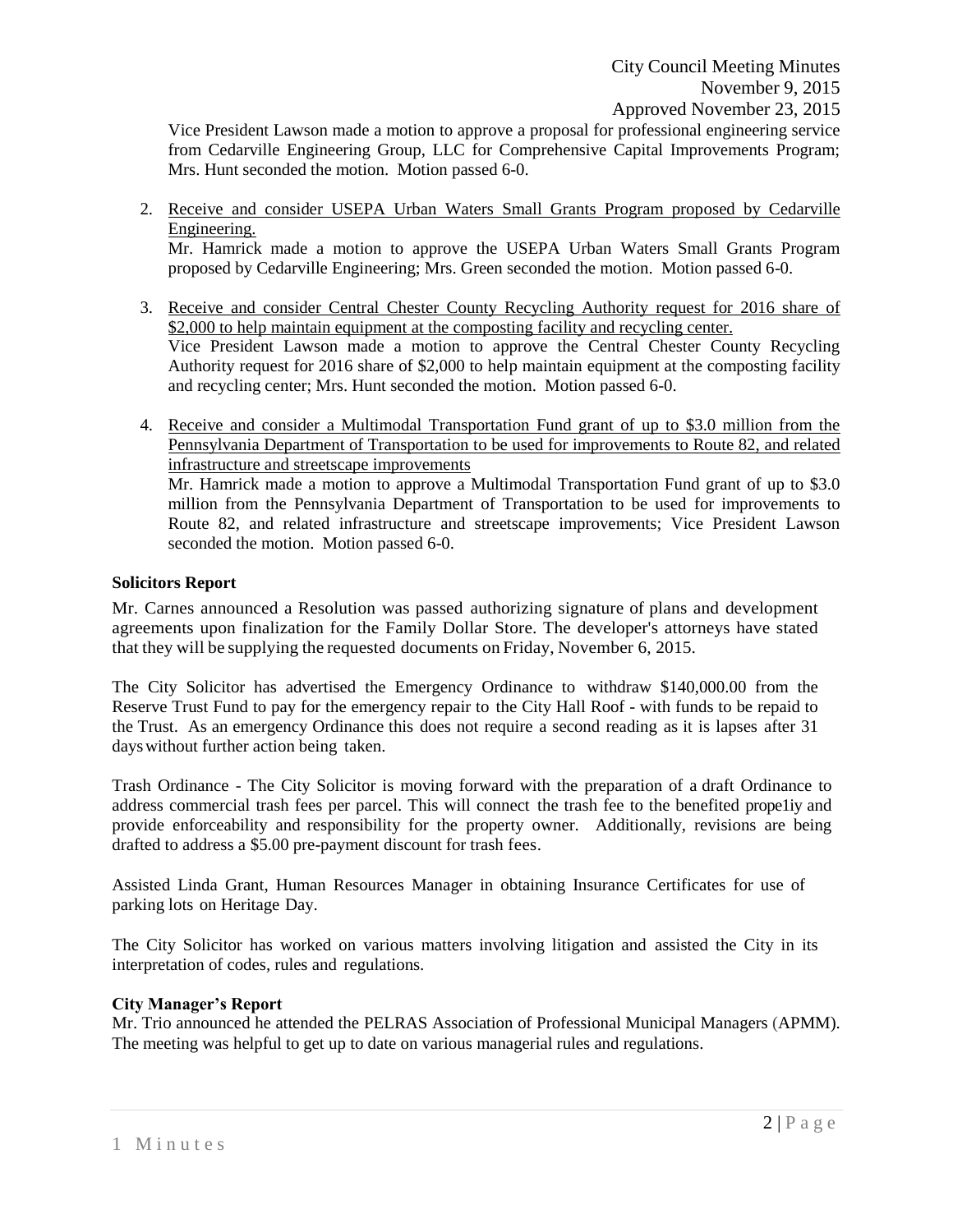The Landlord meeting was successful, put together initiatives to work with the City and the Codes Department. There were  $15 - 17$  landlords in attendance.

The RDA has issued and RFP for site characterization and environmental assessment for the  $1<sup>st</sup>$  and Lincoln project.

We are working with Johnson Controls to get better lighting for safer streets and half the cost.

### **Citizens' Hearings –** *Non-Agenda Items Only* **(3 Minutes)**

### Michael Brown

Mr. Brown voiced his concerns regarding an incident involving name calling at the polls by a Councilman Simpson. He asked for the Councilman to step down. There must be a code of conduct. President Lavender-Norris explained that Council has no jurisdiction in requesting a council member to step down. Council is an elected official, at the polls are not in the capacity of an elected official but as a candidate. The Council does not govern the polls and the candidates. If a person has a problem with an occurrence at the poll, they should forward the issue to voter services. Council has no authority. Mrs. Green explained Council has no jurisdiction and the people should go to voters services and the Commissioners. Mrs. Hunt explained the people put Council in.

Alex Broussard Mr. Broussard expressed his appreciation for Ms. Taggart.

Vanessa Toole Did not speak at this time.

Grace Harvey Did not speak at this time.

### Melissa Lopez

Ms. Lopez voiced her concerns regard the incident involving name calling at the polls by a Councilman Simpson. There was no need for that. The Councilman should have carried himself more professionally. Mrs. Green explained that she hopes the people in the polls stand by what was said when asked by voter services.

### Cheryl Taggart

Ms. Taggart voiced her concerns regarding the incident at the polls where she was called names by Councilman Simpson. She was unaware of the incident until someone told her.

### Bill Schoell

Mr. Schoell, Democratic Committee, thanked Council for letting him address them about the incident on Election Day. It will be addressed at the Democratic meeting and voter services. The Councilman was adamant and rude.

### Emery Gigger

Mr. Gigger expressed his appreciation for Ms. Taggart.

### Khadijah AlAmin

Ms. AlAmin announced she is here for informational purposes. She is on the Democratic Committees and was called to the Ward polls, the followed the proper procedures by calling the attorney's regarding the incident. The Councilman's behavior was uncalled for.